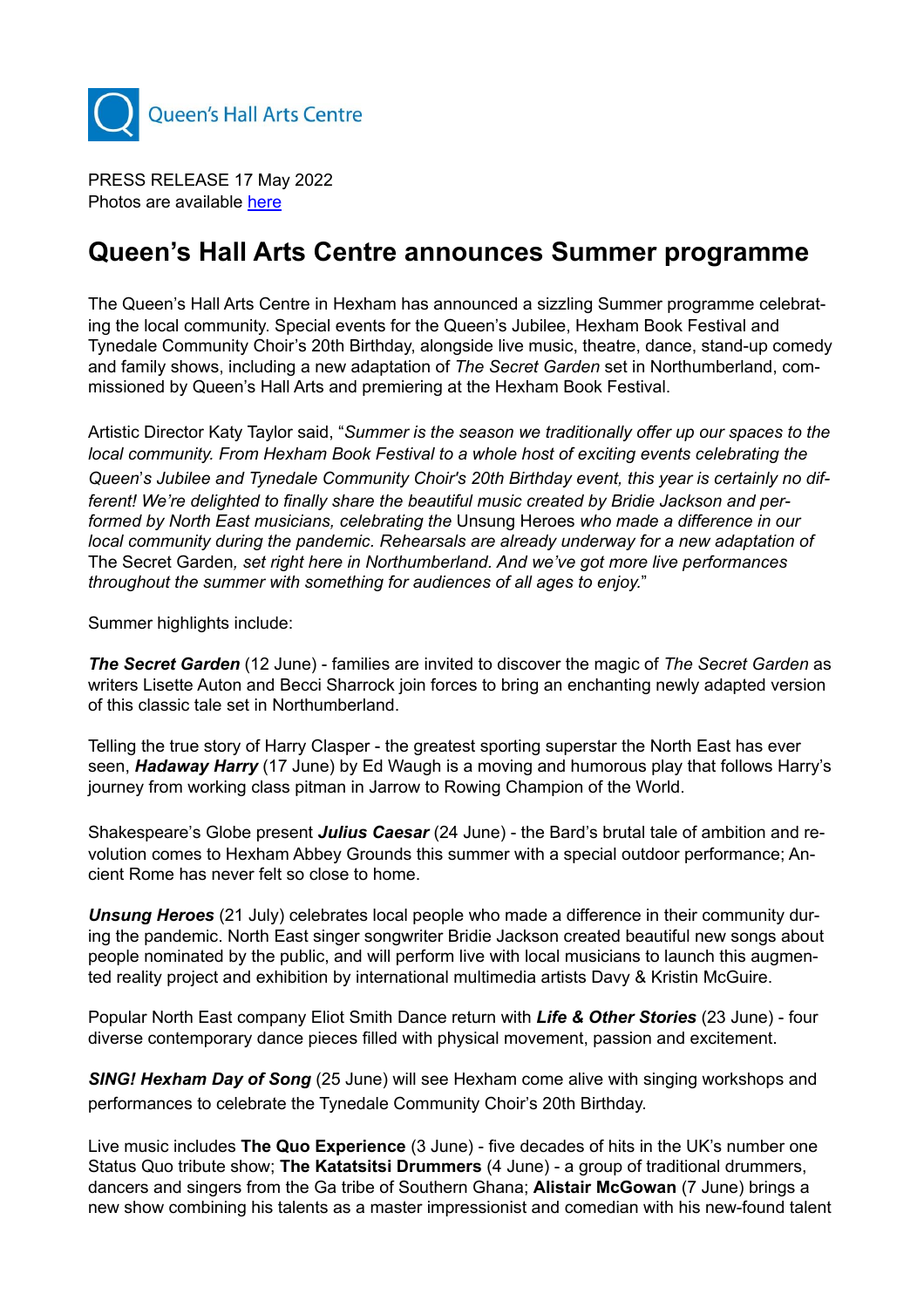as a classical pianist; and **The Floyd Effect** (29 July) features a complete performance of the iconic *Dark Side of the Moon* album, as well as other much-loved tracks from Pink Floyd's catalogue.

For comedy fans, TV household name **Ed Byrne** is back on 8 June with *If I'm Honest* - a brandnew masterclass in observational comedy that's selling fast. Plus a double helping of stand-up comedy on 10 June, with a show especially for kids at 4.30pm followed by the *Funny Words Gala* as part of the Hexham Book Festival, with special guest Rhys James who has appeared on *Mock the Week* and Russell Howard's *Stand Up Central*.

Family shows include *HEDGE* (16 June) - a brand-new show for children aged 4+ that combines dance, beautiful costumes, innovative props and puppetry to create an imaginative space for little ones to explore and enjoy. *The Tortoise and The Hare* (4-6 August) - an interactive story for under 6s and their grownups with live music and puppetry from Kitchen Zoo, the family theatre company that brought us *Wolf!* and *Bumbling About*.

The Queen's Hall continues to have Covid safety measures in place to keep audiences, artists and staff safe including encouraging face coverings, hand sanitiser stations, extra cleaning and e-tickets to avoid congestion at the box office.

For more information or to book tickets visit [www.queenshall.co.uk](http://www.queenshall.co.uk) or call the box office on 01434 652 477.

ENDS

### **Contact**

For more information or interviews please contact [Helen Fussell](mailto:helen.fussell@gmail.com) / 07801 369 778

Images are available [here](https://www.dropbox.com/sh/o4val982w1cvih7/AACJPeg9UaN-Tfr7BqUDUL1Ta?dl=0), please see filenames for captions and photographer credits

Queen's Hall Arts Centre, Beaumont Street, Hexham, NE46 3LS E: boxoffice@queenshall.co.uk Online booking at www.queenshall.co.uk

#### **Notes to Editors**

**Queen's Hall Arts** (QHA) is a registered charity and multipurpose arts centre based in the heart of Hexham. We develop and deliver a vibrant arts programme offering a wide range of shows, exhibitions, concerts and special events, support professional and aspiring artists, provide opportunities for our community to take part in the arts and offer a valuable creative resource to our local area. Through the arts we make life better, having positive impacts on our community and the individuals who live and work within it. Queen's Hall Arts (QHA) is the company that manages the Queen's Hall Arts Centre venue within the Queen's Hall, Hexham. The Queen's Hall building is a magnificent early Victorian building which faces Hexham Abbey (dating from 647AD). From its christening as an arts centre in 1983 until the hand over to the charitable organisation, Queens Hall Arts, in 2001 the building was under local authority control. Queen's Hall Arts Centre boasts a 350-seat theatre and two galleries managed by Queen's Hall Arts. Queen's Hall has established itself as a strong base for an extensive range of artistic activity, attracting the best international and national artists from music, drama, dance and national touring comedy to non professional shows put on by local community groups. In addition to activity in the building, QHA delivers an extensive outreach programme bringing workshops and performances to communities throughout Northumberland. [www.queenshall.co.uk](https://www.queenshall.co.uk/)

#### **Hexham Book Festival**

Friday 10 – Sunday 19 June

Hexham Book Festival is back in the Queen's Hall with events to delight all ages and all palates: There's brand new fiction with Sarah Hall, Heather Morris and Kasim Ali. A spread of politics with